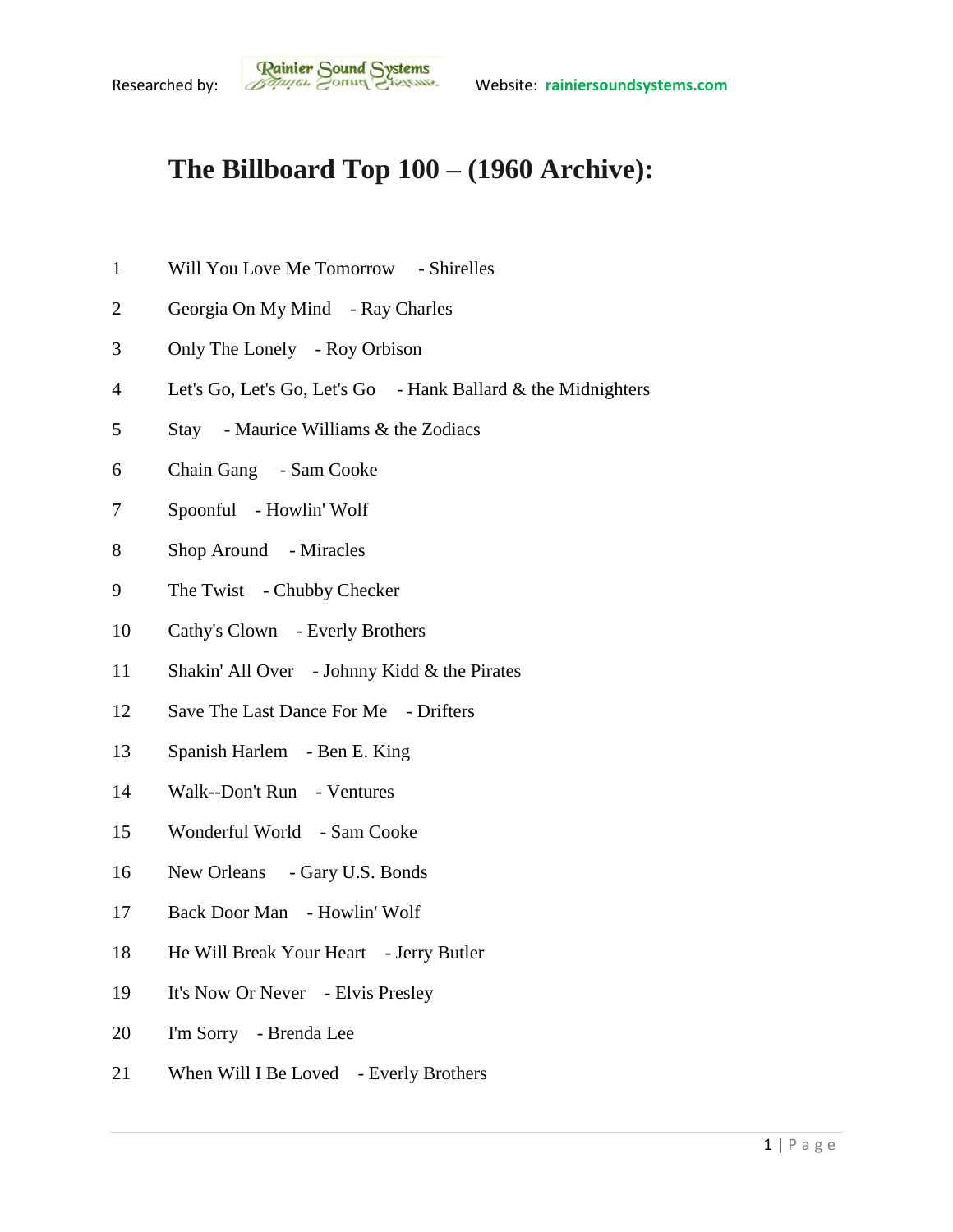**Rainier Sound Systems**<br>Researched by: *Bothuges* Conner Charantee Website: rainiersoundsystems.com

- Gee Whiz Carla Thomas
- This Magic Moment Drifters
- Doggin' Around Jackie Wilson
- Fingerpoppin' Time Hank Ballard & the Midnighters
- At Last Etta James
- Please Come Home For Christmas Charles Brown
- Stuck On You Elvis Presley
- Are You Lonesome Tonight Elvis Presley
- Blue Angel Roy Orbison
- Baby (You've Got What It Takes) Brook Benton & Dinah Washington
- Big Boss Man Jimmy Reed
- 33 Walking To New Orleans Fats Domino
- A Rockin' Good Way Brook Benton & Dinah Washington
- A Fool In Love Ike & Tina Turner
- Let It Rock Chuck Berry
- The Sky Is Crying Elmore James
- I Count The Tears Drifters
- True Love Ways Buddy Holly
- Kiddio Brook Benton
- Dance By The Light Of The Moon Olympics
- Wild Weekend Rockin' Rebels
- My Girl Josephine Fats Domino
- Big Boy Pete Olympics
- The Wind Jesters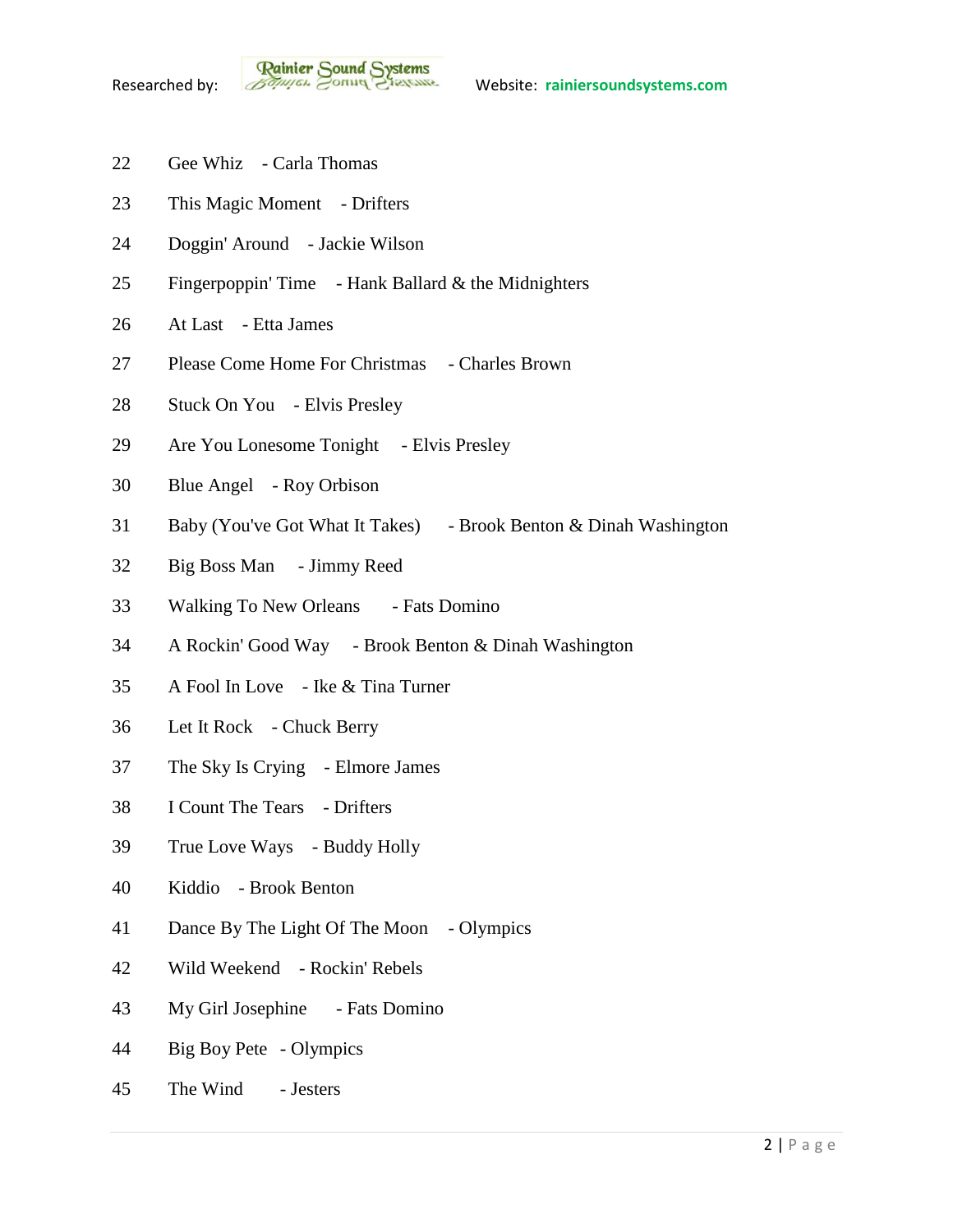- You Talk Too Much Joe Jones
- Hot Rod Lincoln Johnny Bond
- Mule Skinner Blues Fendermen
- You Can Have Her Roy Hamilton
- Angel Baby Rosie & the Originals
- Tonight's The Night Shirelles
- Good Timin' Jimmy Jones
- Bye Bye Johnny Chuck Berry
- Ooh Poo Pah Doo Jessie Hill
- Bye Bye Baby Mary Wells
- There Is Something On Your Mind Bobby Marchan
- Sleep Little Willie John
- Bewildered James Brown
- 59 (I Don't Know Why) But I Do Clarence "Frogman" Henry
- That's All You Gotta Do Brenda Lee
- Such A Night Elvis Presley
- All In My Mind Maxine Brown
- Wang Dang Doodle Howlin' Wolf
- (I Wanna) Love My Life Away Gene Pitney
- I'll Go Crazy James Brown
- Wild One Bobby Rydell
- You're Sixteen Johnny Burnette
- A Woman, A Lover, A Friend Jackie Wilson
- Because They're Young Duane Eddy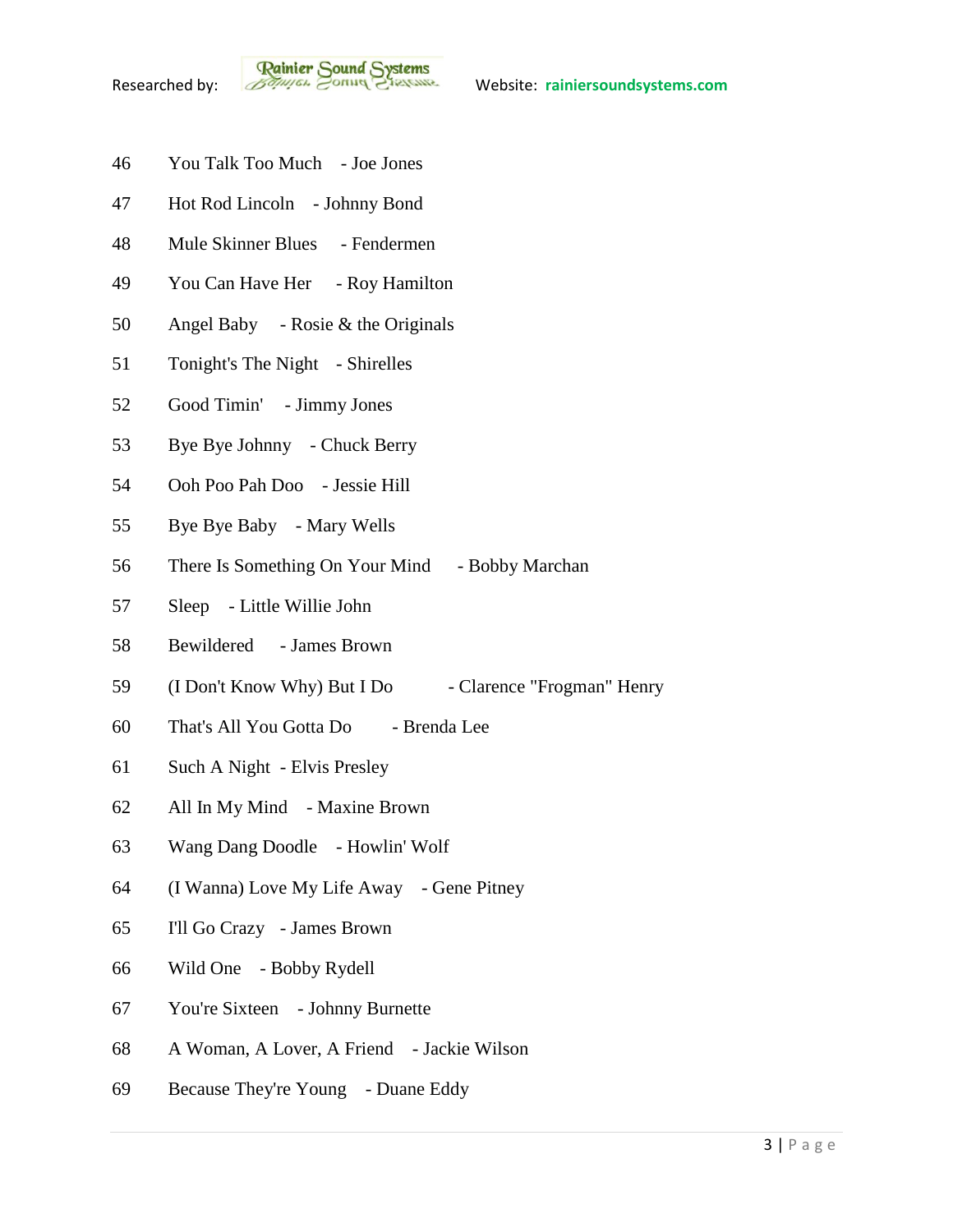- Heartbreak (It's Hurtin' Me) Jon Thomas / Little Willie John
- Volare Bobby Rydell
- Think James Brown
- Step By Step Crests
- Tell Laura I Love Her Ray Peterson
- I Want To Be Wanted Brenda Lee
- Harbor Lights Platters
- Lonely Teenager Dion
- Shoppin' For Clothes Coasters
- Rip Van Winkle Devotions
- A Thousand Stars Kathy Young & the Innocents
- Once In Awhile Chimes
- A Million To One Jimmy Charles
- All I Could Do Was Cry Etta James
- Sugar Bee Cleveland Crochet
- Once Upon A Time Rochell & the Candles
- Three Nights A Week Fats Domino
- I Gotta Know Elvis Presley
- Let The Little Girl Dance Billy Bland
- Lonely Weekends Charlie Rich
- Calendar Girl Neil Sedaka
- Alley Oop Hollywood Argyles / Dante & the Evergreens
- Reconsider Baby Elvis Presley
- 93 So Sad (To Watch Good Love Go Bad) Everly Brothers